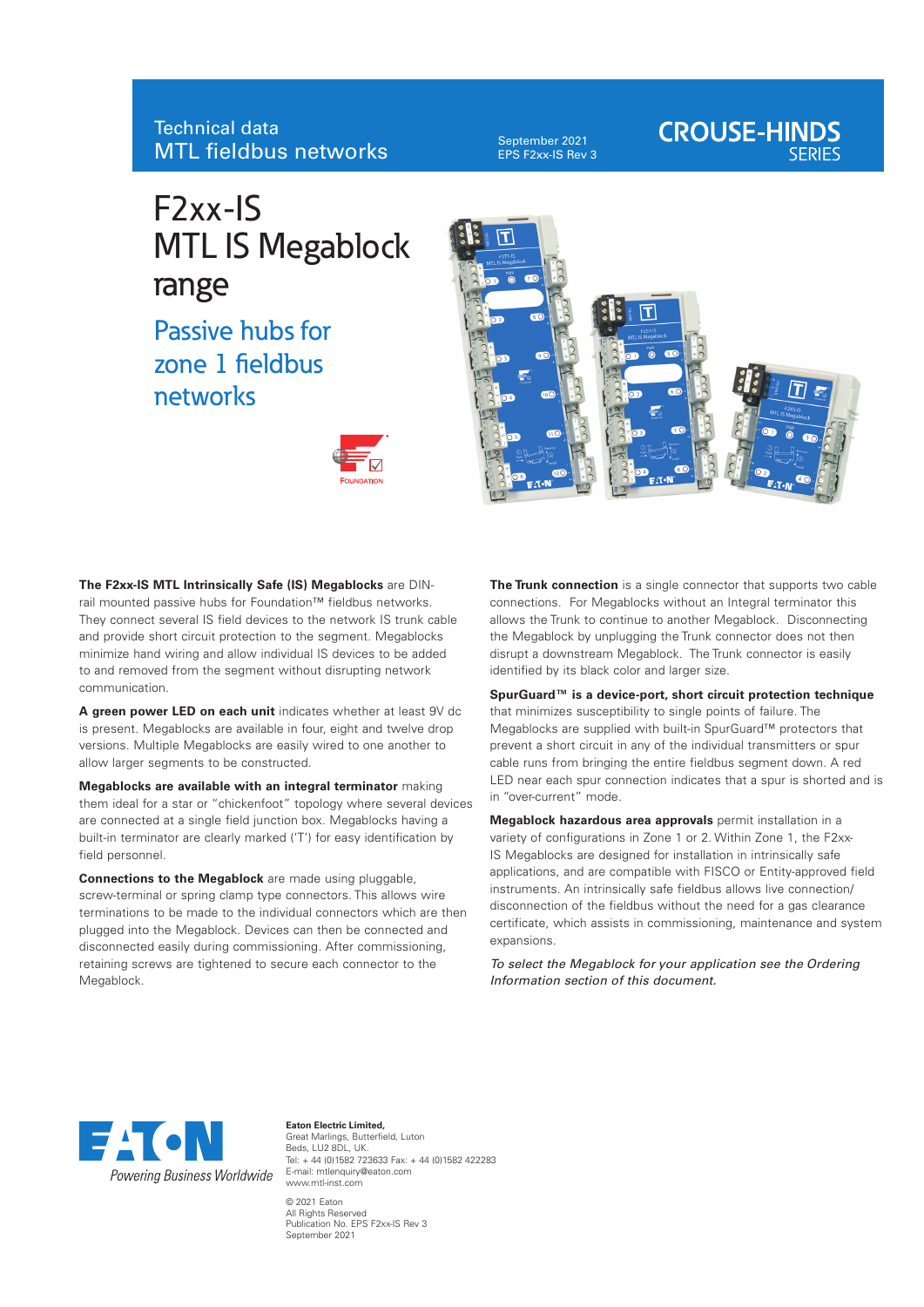## MTL F2xx-IS September 2021

## **INSTALLATION**

Megablocks can be mounted vertically or horizontally using 35 mm DIN-rail within a suitable enclosure, such as a field junction box. Use of DIN-rail end stops is recommended to prevent sliding in vertical installations. The eight and twelve port Megablocks have labeling areas so that segments can be easily identified according to plant standards.

We have a wide range of standard junction box designs for use with Megablocks. See the data sheet for the range of Process JBs.



Shown above is an example of a common Fieldbus segment topology. Twelve field devices are connected to a twelve-drop Megablock, which is mounted in a field junction box. The trunk connector on the Megablock is wired to the segment trunk cable that leads to the control room or marshalling panel where the IS power supply and second terminator are located.

## **GROUNDING**

To prevent ground loops, a fieldbus segment should only be grounded at one point. This is usually done by grounding the cable shield at the control room end of the segment. If a permanent segment ground connection in the field is desired, this can be achieved by wiring the shield terminal on one of the Megablock connectors to a suitable earth ground.

Fieldbus Connection System (FCS) wiring blocks are protected by U.S. Patents 6,366,437, 6,369,997 and 6,519,125.

## **SPECIFICATIONS**

## **Mounting requirements**

35mm DIN-rail "Top Hat"

## **Wire capacity**

0.14 to 2.5mm2

Recommended screwdriver torque setting: 0.5-0.6Nm **Case material**

## Polycarbonate

**Temperature range**

Operating –50º to +70ºC Storage –50º to +85ºC

Relative humidity 0 to 90%, non-condensing

## **Voltage required to activate power LED**

9-10V dc

## **Minimum input voltage**

10.0V (*See Note 1 below*)

#### **Maximum input voltage** see certification ratings

**Maximum input current**

see certification ratings

## **Intrinsically Safe Megablock with SpurGuard™ Unloaded current consumption**

| No. of Ports |  |  |
|--------------|--|--|
|              |  |  |

#### **Spur device current**

29mA maximum, 50mA maximum (for F245-IS-6) - Only one device per spur for both 29mA and 50mA

## **Spur short-circuit current**

42.5mA maximum, 63mA maximum (for F245-IS-6)

### **Trunk-to-trunk voltage drop**

N/A

#### **Trunk-to-spur voltage drop** 0.3V maximum

## **PHYSICAL NETWORK**

IEC 61158-2 Foundation™ fieldbus H1 Profibus PA

*Note 1: The minimum input voltage quarantees that the spur output under full load will be at least 9.3V so that the device will see at least 9.0V.*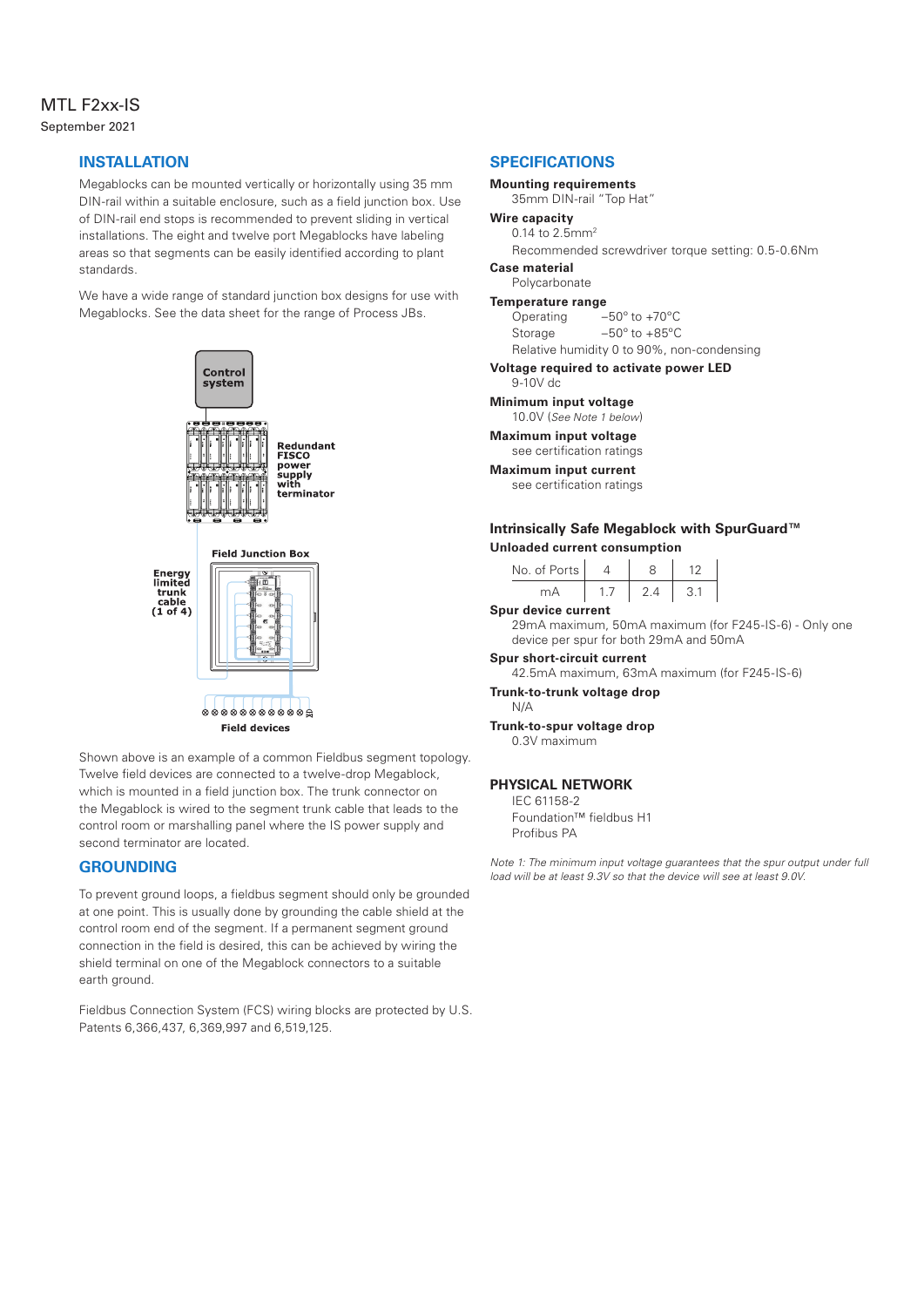## MTL F2xx-IS September 2021

## **CASE DIMENSIONS**







## **8-WAY - F251/253-IS**





**12-WAY - F271-IS**